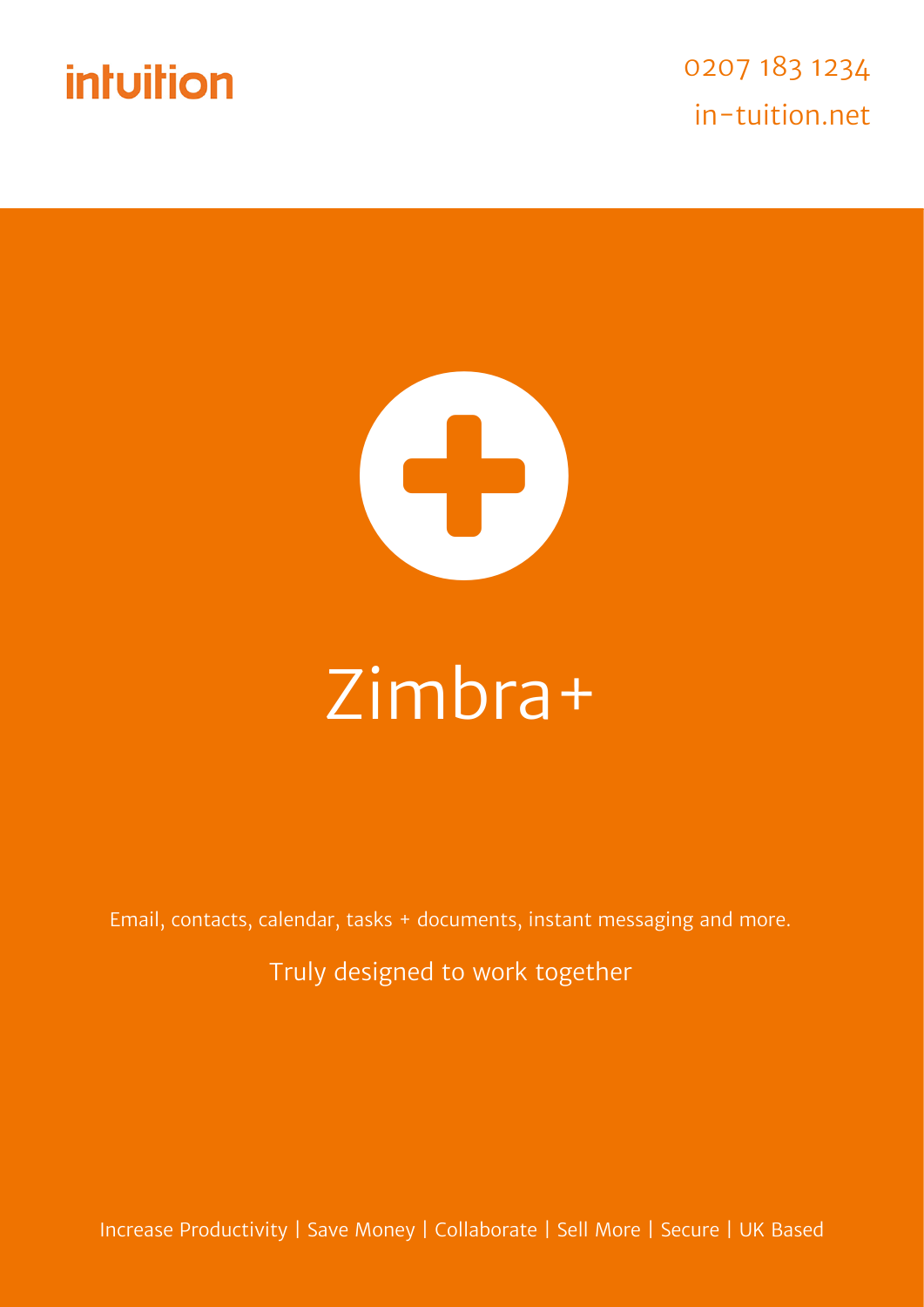# Zimbra+

Zimbra+ offers all of the capabilities you would expect from an Email and Collaboration system designed for and used by over 100m business people around the world + the ability to edit and manage your documents in the cloud, communicate via instant messaging and more.



### Hyper-Compatible.

Zimbra+ boasts some of the best compatibility in the business meaning you can edit a Microsoft Office document with Zimbra+ and the formatting will remain the same.

## Go Mobile.

Support for most major smartphones means your office really is anywhere you are.

### Priority Inbox.

Receive the important stuff done with Priority Inbox. Priority Inbox inteligently filters out the unimportant emails ensuring you receive only what you need to do right now. And don't worry, your other emails are there for you to view when you choose.

## **Examples of how Zimbra+ can help**

## Shared address list.

Keep your customers and suppliers in a single address list and easily share this with everyone in your organisation.

## Shared company document store.

Store important company documents - quotes, proposals, marketing materials in folders and make these available for colleagues to download, and even edit if you choose.

## Stay in sync - wherever you are.

Update a contact in Outlook and it will instantly update on your iPhone. Send an email on any device and when you look in your sent items on any other, that email will be there. Create a document on your desktop and it will be available for you to edit on your mobile.

## Get Started Today...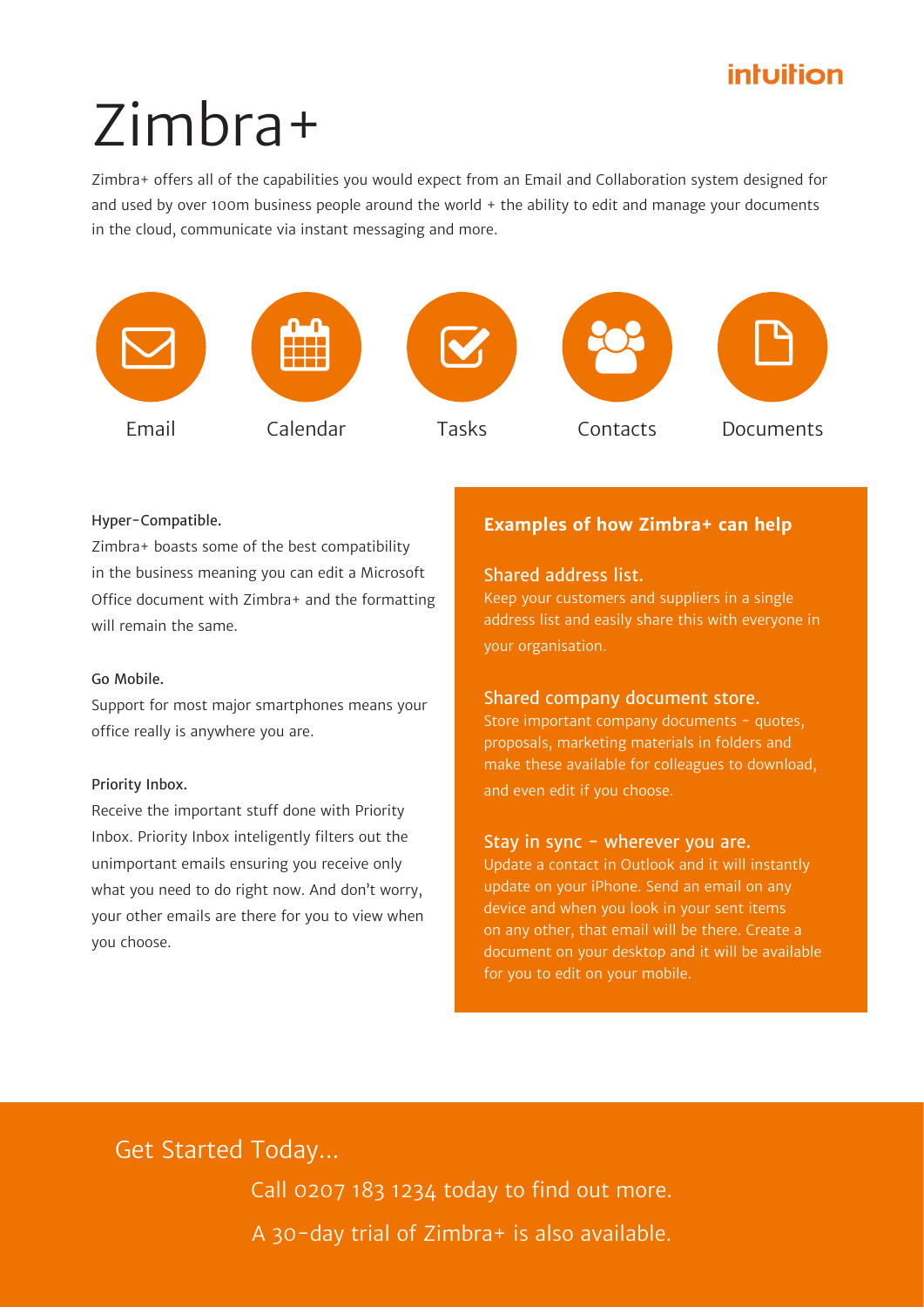# Zimbra+ Features



## Intuitive Email.

Innovative features such as Conversation View, Priority Inbox, Advanced Search, Filters, Tags and more help put you in charge of your Inbox and take control of the daily email deluge.



## Calendar.

With Zimbra Calendar you can create calendar invites, track responses & manage resources such as meeting rooms and projectors without leacing your email programme.



#### Document Storage.

Store your documents in your Zimbra Briefcase and you'll always have access to them. You can even share them with colleagues too.



Documents. Online. Anywhere. Create, edit and colaborate on documents stored in the briefcase with colleagues. Office Anywhere means you can edit from your browser, desktop, mobile or tablet.



#### Enterprise Chat.

Providing you a secure and powerful chat platform to use company wide using your same Zimbra login details.

# $\Box$

## Go Mobile.

Whether you use an iPhone, iPad, Android or Blackberry, it's supported. In fact even windows mobile is too. All of your data, always at your fingertips.



## Contacts. Managed.

Keep your contacts synced across your devices preventing duplications and ensuring you always have the correct, up-to-date contact information.

## **Increasing your productivity.**

- Everything is integrated and at your finger-tips.
- • Innovative features which save you time.
- Everything always in sync.
- Work anywhere, anytime.



#### All completely Integrated.

Open your Word, Excel and PowerPoint documents from the briefcase and edit them without leaving your email programme.

## Get Started Today...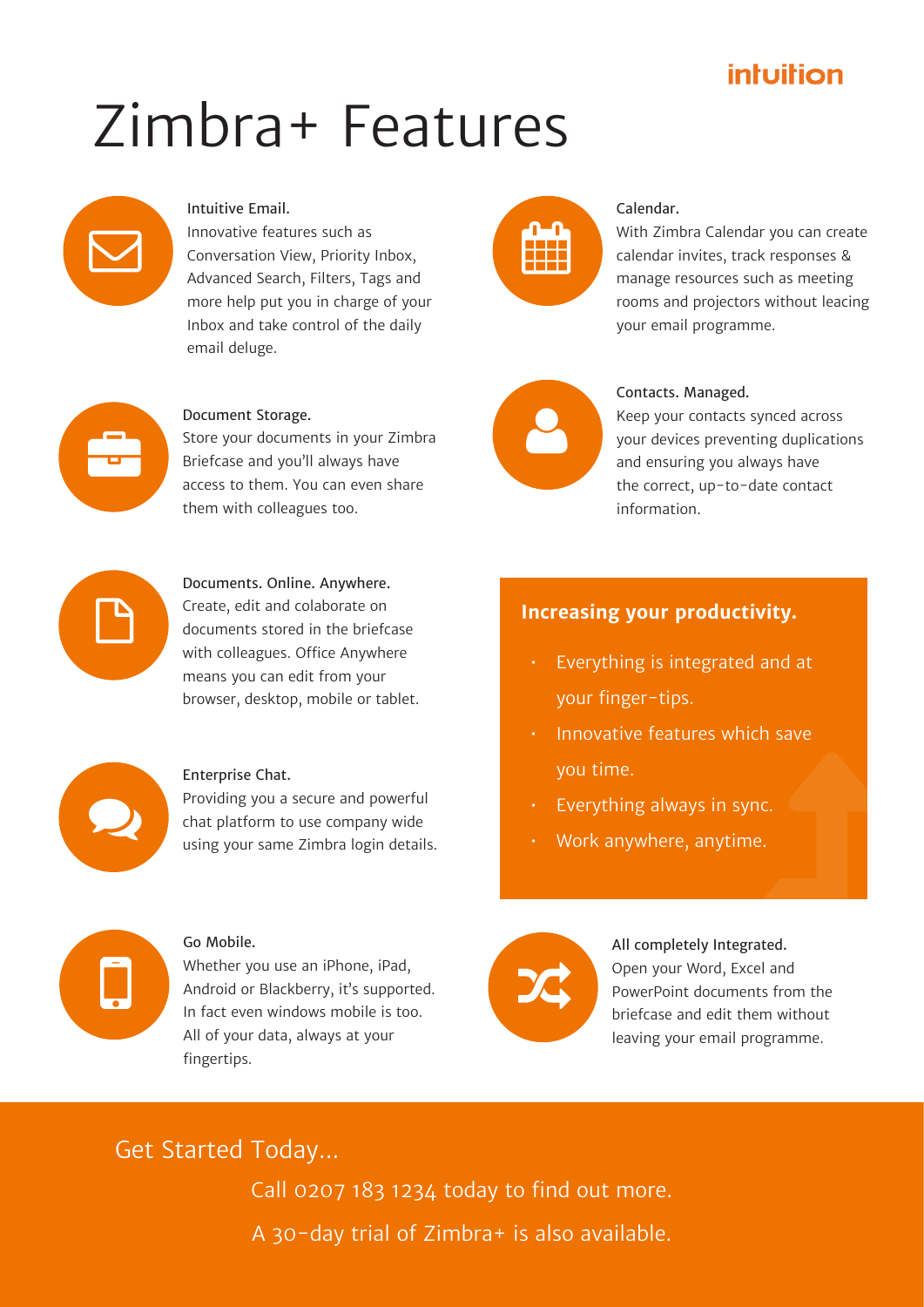# Zimbra+ Features



## Collaborate.

Easily share any email or documents folder, calendar, address book, documents or task list with colleagues or customers.



## Archiving.

Archive your emails and keep them for up to 10 years. Meaning you never have to delete anything e.g. you know you'll have access to that contract you signed some years ago.

## **Saving you money.**

- No server hardware or software to buy.
- $\frac{1}{2}$  parate • Integrated features mean you no longer need to pay for separate equipment or licences.
- Increased efficiency and productivity.



## Compliance Features.

Maintain legal compliance and ensure full control with:

- 1. Legal search + retention
- 2. Company wide disclaimer
- 3. Email encryption



### Trash Recovery.

Don't worry about accidentally deleting an email even if you've emptied the trash. You can easily recover it yourself for up to 90 days before it gets permanently deleted



### To-Dos. Done.

Your tasks are really important and with Zimbra you can manage them across all of your devices, create tasks from an email and receive reminders when they need to be done.



## Guaranteed Delivery

With 100% Guaranteed email delivery we have an industry leading delivery rate you can rely on backed by over 11 years experience managing email.



兼

#### Instant Search

Even with the largest mailboxes. Save common searches as virtual folders and tag your emails to virtually file them making it really easy to find in the future.

## Spam and Virus filtering

Using industry leading filtering techniques, spam and viruses are removed with almost zero false positives. Meaning you get the email you want without the need to sift through all of that spam.

## Get Started Today...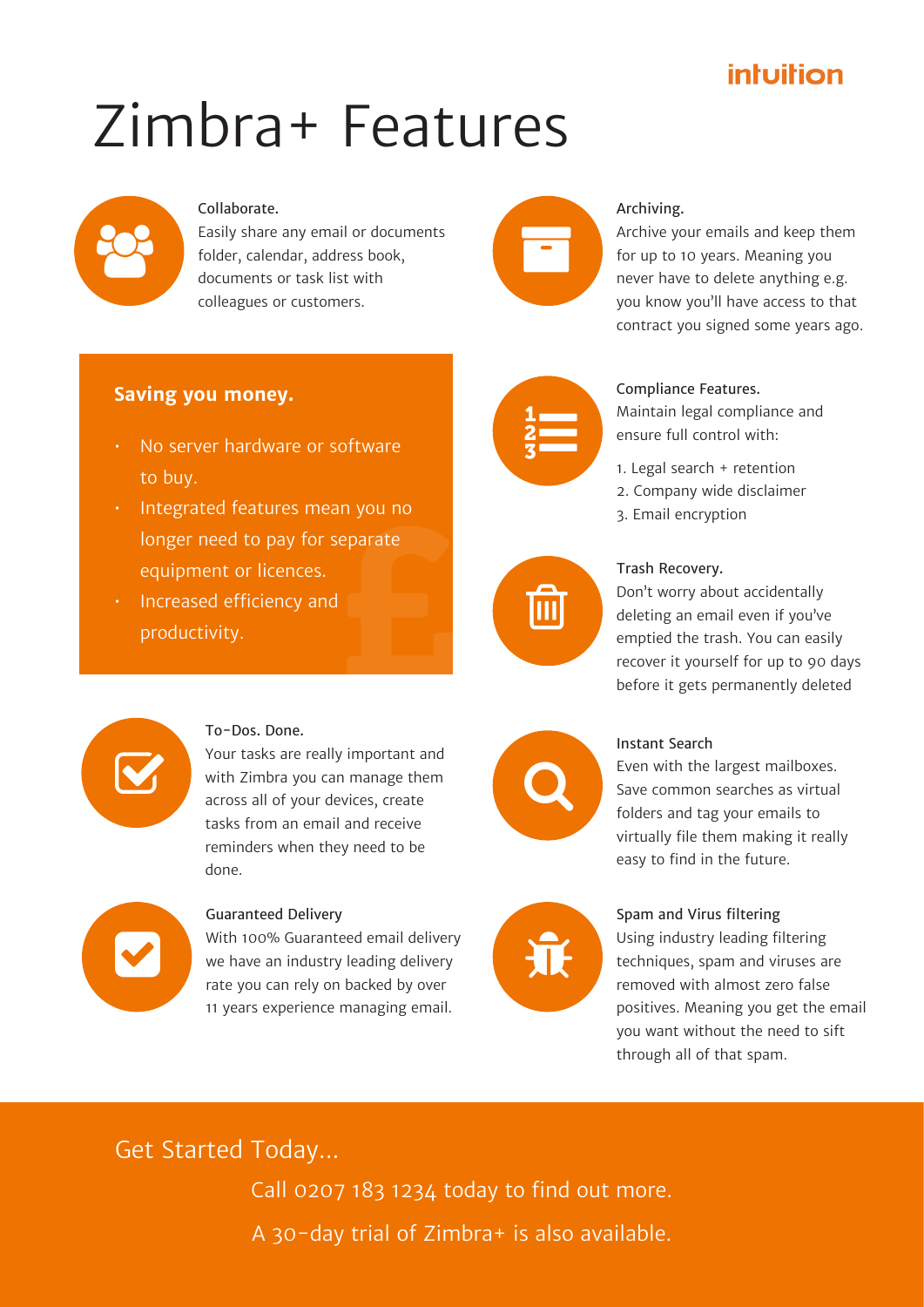## Our Promise



## Expert Support.

When it comes to mission critical services such as email you need to be dealing with experts. We are the experts.

When you call or email us you talk directly to email engineers. You'll get any issue solved quickly, accurately and usually first time.



## UK based. Industrial Grade Systems and Security.

We host in world class UK Tier III, ISO 27001 certified data centers with enterprise specification equipment. And with our 100% guaranteed delivery SLA you can be assured you'll always receive your email.

We're obsessive about data security. Real time replication and backups mean that for every 1GB of email we actually store 8GB.

## **Sell More**

it's easier than<br>
100% delivery<br>
er enquiry. And a<br>
bu up to focus on With up to date customer information at your finger-tips it's easier than ever to reguarly keep in touch with your customers. Plus 100% delivery guaranteed means you'll never miss an important customer enquiry. And a decrease in spam will increase your productivity freeing you up to focus on what you do best.

## Trouble-free Migration.



Migrating your email to us will be a breeze  $-$  we'll ensure everything goes to plan.

And with zero downtime guaranteed and the ability to run in parallel to test you'll always know where you are and how everything works before your full migration.

Get Started Today...